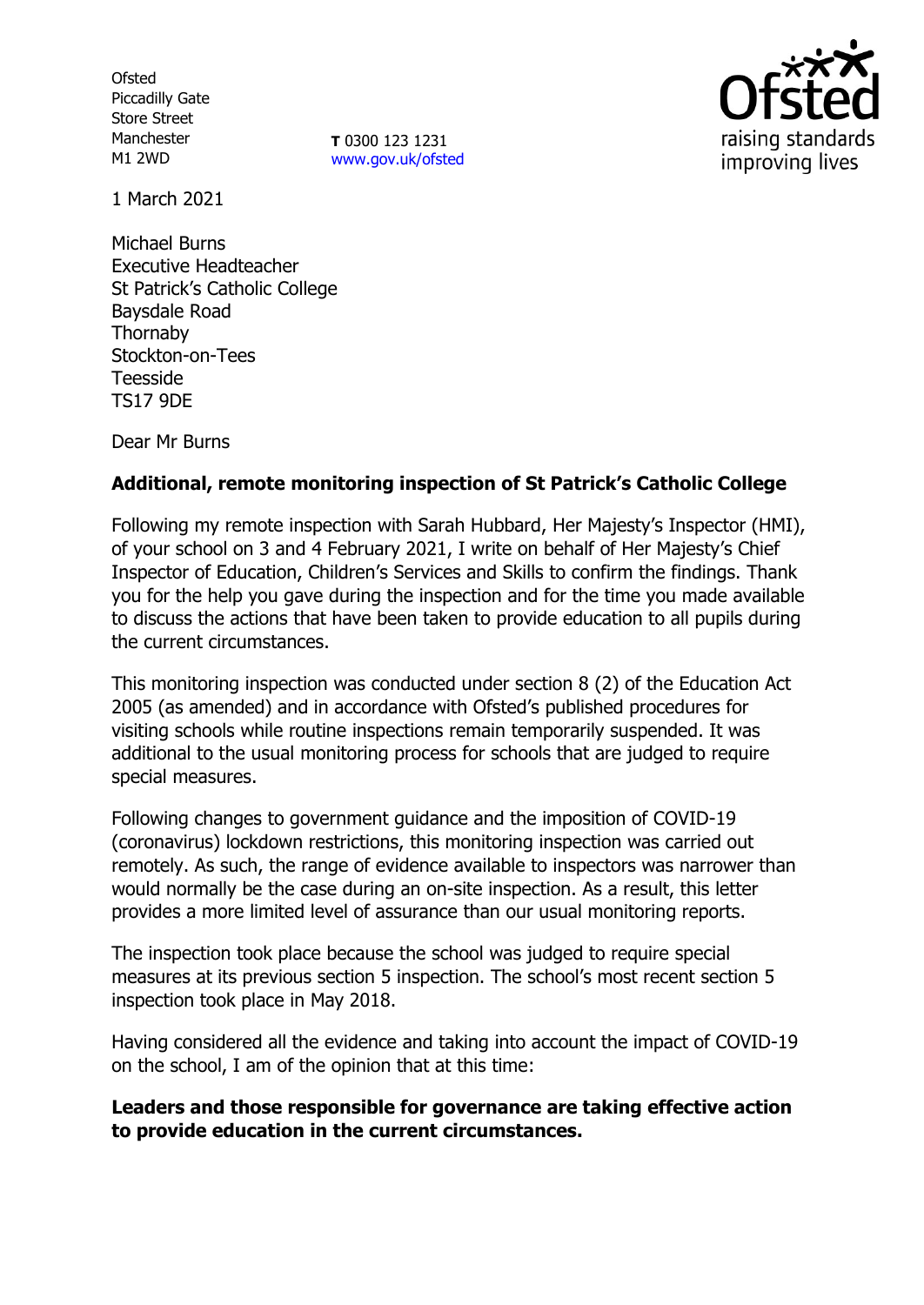

## **Context**

- A head of school was appointed in January 2020. In September 2020, the headteacher became executive headteacher, with additional responsibility for another school in the trust. A senior leader has been appointed with responsibility for vulnerable pupils. Four new staff have joined the English department, including a new curriculum leader. An art teacher has also been appointed. Subject directors for the trust have been appointed in science and languages. These directors also teach at the school.
- $\blacksquare$  In the autumn term 2020, two year group bubbles were educated from home in the week before half term. In November 2020, a higher proportion of pupils had to be educated from home, particularly pupils in Year 9.
- $\blacksquare$  At the time of this inspection, approximately one in 12 pupils were being educated on site. One in four vulnerable pupils were being educated on site. Approximately one in three pupils with special educational needs and/or disabilities (SEND) were attending on site.

## **Main findings**

- Leaders are working closely with pupils and families to make sure that pupils can benefit from a broad curriculum. Leaders have checked that pupils have access to technology and other resources at home and at school. Leaders have decided to deliver a daily timetable of 'live' lessons. They feel this gives pupils a routine and helps teachers to check that pupils are taking part.
- In autumn 2020, leaders introduced a 'recovery curriculum' to address any gaps in pupils' knowledge. Leaders have introduced one-to-one tuition to give pupils individual support and to help them to catch up.
- Leaders are continuing to work with teachers to improve the quality of remote learning. They check pupils' attendance at live learning sessions. Leaders also check how well pupils take part in remote education. This includes checking the questions pupils ask and the work pupils submit. The pupils we talked to said the quality of remote learning had improved since January because of the changes teachers had made. Pupils felt remote learning was less effective in some practical subjects.
- Teachers talked to Year 11 pupils before their return in September to check what they had learned in their chosen courses. Teachers then adapted their teaching to strengthen pupils' understanding of crucial content. Pupils are continuing to revise and study their chosen subjects through the daily lessons. Leaders are checking that pupils are gaining knowledge across subjects. Leaders are also providing pupils with guidance on courses and careers to help them to plan their next steps.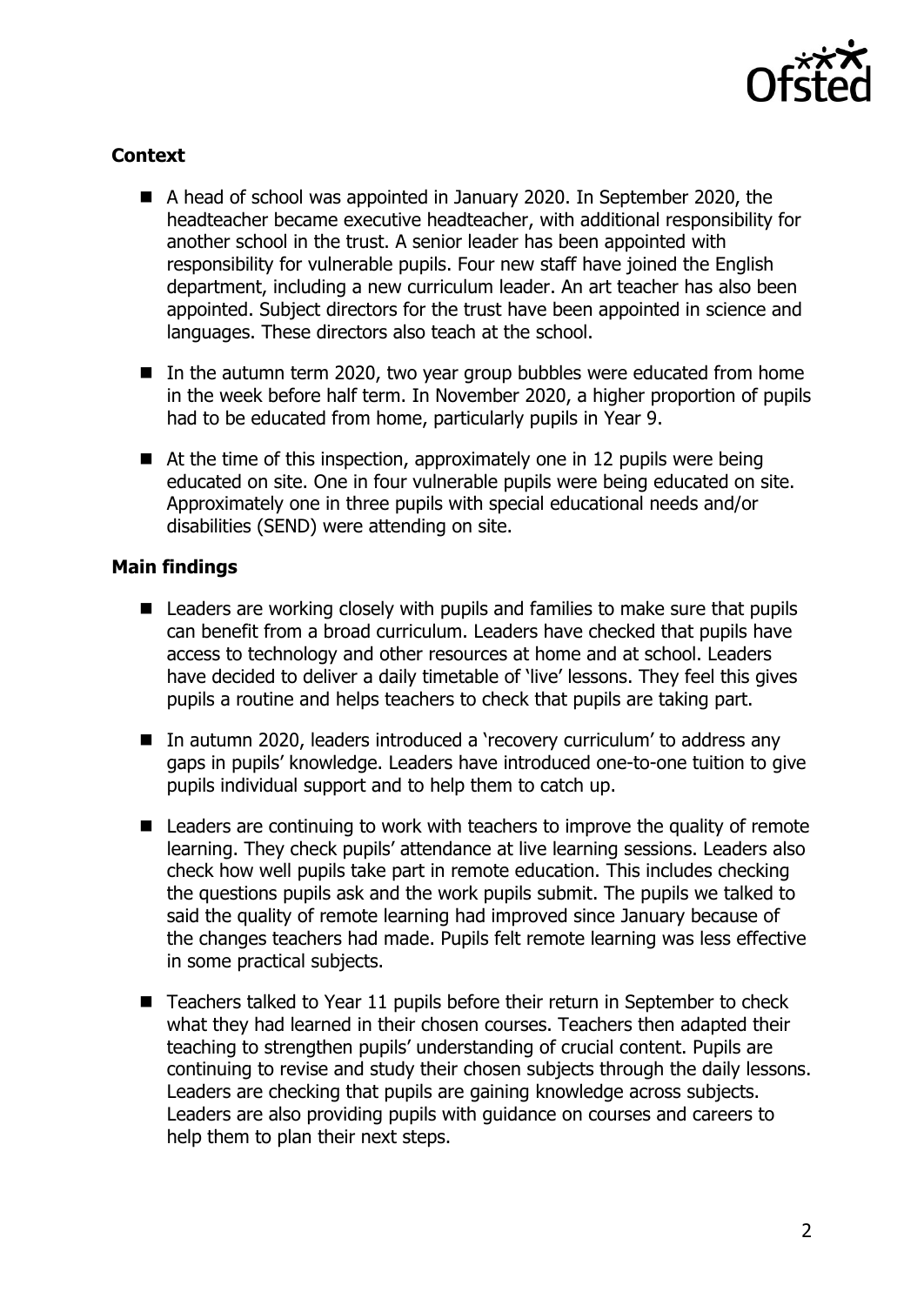

- Leaders are beginning to take extra steps to support pupils who need help with reading. They have purchased new books to support reading for pleasure. Leaders are working to build pupils' vocabulary across subjects. They are planning to use phonics-based approaches to provide pupils with extra help. The timing of some of these initiatives has been delayed because of the impact of COVID-19.
- Senior leaders are working closely with staff to help pupils with SEND get the support they need. Senior trust leaders have produced guidance for all staff. This is helping staff to adapt the curriculum, remotely and on site, to meet pupils' needs. Your team makes regular calls to check how pupils with SEND are responding to remote education and to provide support they may need.
- Leaders keep a close eye on the well-being of vulnerable pupils. They hold regular meetings to check the welfare of these pupils. They also review the progress they are making in the curriculum. Leaders make telephone calls and home visits to check that pupils are receiving the help they need.
- Governors meet regularly to check leaders' actions to provide education. Governors check arrangements to support pupils with SEND, at home and at school. They hold discussions with leaders to check pupils' access to remote education. They are particularly focused on checking the support provided for vulnerable pupils. They are assuring themselves that pupils are receiving an education in the current context.
- Subject directors are working with staff to develop the curriculum. They show staff how plans can be carried out in the classroom and remotely. They demonstrate teaching methods and the use of resources. This training is building staff confidence and expertise. Trust leaders continue to evaluate the quality of education. The trust has also commissioned external partners to check the quality of the curriculum in science.

## **Evidence**

This inspection was conducted remotely. We held meetings with senior leaders to discuss actions to provide education to all pupils during a national lockdown. We talked to senior members of the trust, including the chief executive officer. We also talked to curriculum leaders and school staff. We held meetings with members of the governing body, including the chair. We talked to groups of pupils who were attending school.

We looked at examples of remote education and activities to support pupils' reading. We also looked at curriculum plans and examples of pupils' work. We considered 45 responses to Ofsted's staff questionnaire and five free-text responses to Ofsted's Parent View questionnaire.